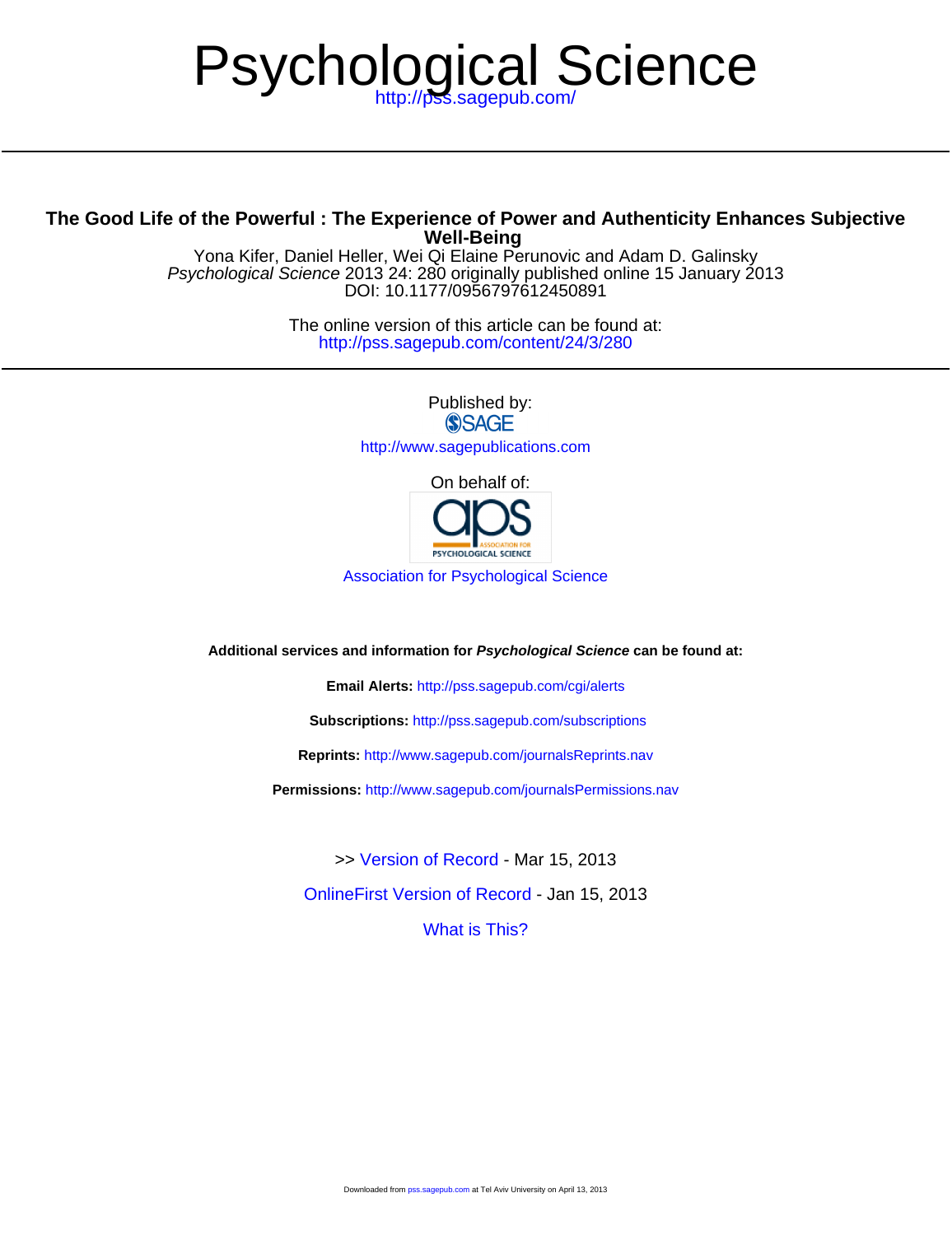

# **Y**ona Kifer<sup>!</sup>, Daniel Heller<sup>!</sup>,Wei Qi Elaine Perunovic<sup>2</sup>, and Adam D. Galinsky<sup>3</sup>

<sup>1</sup>Department of Organizational Behavior, The Faculty of Management, Tel Aviv University; <sup>2</sup>Department of Psychology, University of New Brunswick; and <sup>3</sup>Management Department, Columbia Business School, Columbia University

#### **Abstract**

A common cliché and system-justifying stereotype is that power leads to misery and self-alienation. Drawing on the power and authenticity literatures, however, we predicted the opposite relationship. Because power increases the correspondence between internal states and behavior, we hypothesized that power enhances subjective well-being (SWB) by leading people to feel more authentic. Across four surveys representing markedly different primary social roles (general, work, romanticrelationship, and friendship surveys; Study 1), and in an experiment (Study 2a), we found consistent evidence that experiencing power leads to greater SWB. Moreover, authenticity mediated this effect. Further establishing the causal importance of authenticity, a final experiment (Study 2b), in which authenticity was manipulated, demonstrated that greater authenticity directly increased SWB. Although *striving* for power lowers well-being, these results demonstrate the pervasive positive psychological effects of *having* power, and indicate the importance of spreading power to enhance collective well-being.

#### **Keywords**

well-being, individual differences

Received 2/13/12; Revision accepted 5/14/12

The human need to believe in a just, predictable, and structured world often causes the emergence of complementary victim-enhancing stereotypes (e.g., Lerner, 1980). For example, the powerful are often seen as miserable and selfalienated, and the powerless as authentic and happy (e.g., Guinote & Vescio, 2010). Rather than capturing reality, such perceptions may serve to justify the status quo, and legitimize inequality by indicating that every class gets different but equally important benefits (Kay et al., 2007). These iconic prototypes raise two questions. First, who achieves higher levels of happiness, the powerful or the powerless? Second, what accounts for this difference?

The research reported here examined whether and how power is linked to subjective well-being (SWB)—the affective and cognitive evaluation of one's own life in general and in specific roles. Achieving a high level of SWB is considered by many people to be the most valued goal in life (Diener, 2000; Heller, Watson, & Ilies, 2004). Building on both theory and research linking power to increased correspondence between internal states and behavior, we posit that power, whether dispositional or contextual, is associated with enhanced SWB, and that this effect is driven by the experience of authenticity.

Put simply, because the powerful can navigate their lives in congruence with their internal desires and inclinations, they feel more authentic and, consequently, achieve greater SWB than the powerless do.

# **Power and SWB: Differential Effects of Having Versus Pursuing Power?**

Social power, perhaps the most basic and pervasive feature of human social life, is typically defined as asymmetrical control over other individuals or valued resources in social relations (Magee & Galinsky, 2008); control over valued resources produces the potential to influence other people in psychologically meaningful ways. At work, at home, and in relationships with other individuals, power relations are experienced in every aspect of life (Anderson, John, & Keltner, 2012). Power can be an objective situational characteristic (e.g., a boss being

Yona Kifer, Tel Aviv University, Organizational Behavior, Tel Aviv, 69978, Israel

E-mail: yona.kifer@gmail.com





Psychological Science

**Corresponding Author:**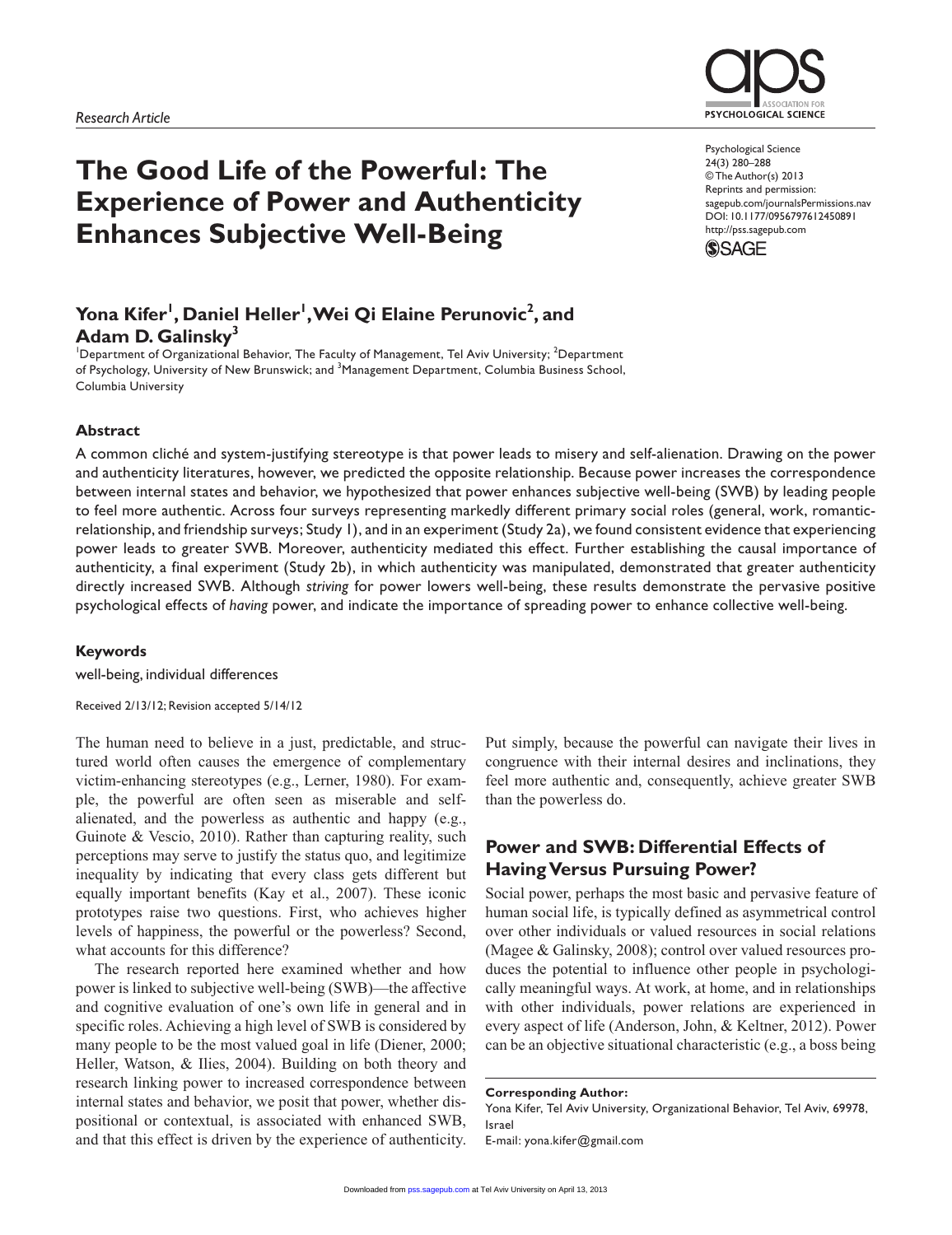surrounded by her subordinates), a dispositional one (i.e., having a relatively stable overall sense of power; Anderson et al., 2012), or a generalized, diffuse psychological-episodic state (e.g., recalling a recent experience of power; Galinsky, Gruenfeld, & Magee, 2003). Power can be exerted by either "soft" means, such as charisma or rewards, or by hard tactics, like punishment (Guinote & Vescio, 2010).

Because the pursuit of power is extrinsic in nature, and extrinsic aspirations are linked to decreased SWB (e.g., Kasser & Ryan, 1996), it is hardly surprising that striving for power is associated with reduced levels of SWB. For example, individuals whose goals are more directed toward obtaining power experience higher levels of negative affect (Emmons, 1991) and lower levels of life satisfaction (Veroff, 1982). Moreover, various negative physiological symptoms, such as infectious and cardiovascular diseases, release of stress hormones, and an impaired immune system, are linked to power-seeking motivations, particularly when those motivations are frustrated in some way (McClelland, 1989).

Although aiming for power decreases one's SWB, we argue that the possession of power does not. That is, we propose that having power enhances SWB, and that it does so by increasing authenticity. Several lines of research demonstrate that power is associated with increased expression of preexisting predispositions and temporary inclinations. Because power reduces dependence on other people for acquiring and maintaining resources, the powerful are capable of satisfying their desires without relying on the resources of others or being concerned with how they are seen by others (Keltner, Gruenfeld, & Anderson, 2003). Consequently, power leads people to behave more consistently with their internal traits and desires (Galinsky, Magee, Gruenfeld, Whitson, & Liljenquist, 2008; Keltner et al., 2003), allowing them to express their true feelings (Hecht & LaFrance, 1998), attitudes (Galinsky et al., 2008), value orientations, and dispositions (Chen, Lee-Chai, & Bargh, 2001; Galinsky et al., 2008).

# **The Implications of Authenticity for Well-Being**

Given this increased correspondence between internal experiences and behavior among the powerful, we propose that power enhances SWB by enhancing feelings of authenticity, the degree to which individuals connect with and enact their true selves in various situations (Deci & Ryan, 1985; Rogers, 1961). Recent work has found that power can increase feelings of authenticity in social interactions (Kraus, Chen, & Keltner, 2011). Other research and theory has connected authenticity to SWB. We link these disparate findings into a causal path from power to authenticity to SWB.

Scholars, writers, and philosophers have argued that authenticity is a fundamental aspect of individuals' well-being and healthy functioning (e.g., Rogers, 1961; Yalom, 1980). Indeed, some schools of psychotherapy ascribe to the belief, expressed in Shakespeare's *Hamlet*, that psychological health

can be achieved only by expressing one's true inner thoughts and feelings (Rogers, 1961).

In work supporting these notions, Sheldon, Ryan, Rawsthorne, and Ilardi (1997) found that authenticity significantly correlated with satisfaction within social roles, and Wood, Linley, Maltby, Baliousis, and Joseph (2008) demonstrated that different aspects of authenticity are associated with increased SWB. However, although these studies clearly demonstrated an association between authenticity and SWB, the presumed causal effect of authenticity on SWB has never been tested.

## **Overview of the Current Research**

Integrating evidence that power enables the expression of the true self with data linking authenticity to SWB, we hypothesized that power increases the experience of authenticity, which mediates the link between power and SWB. We tested this hypothesis in three studies. Study 1 was a large multisurvey, observational study in which we measured dispositional sense of power, general authenticity, and SWB, as well as role-specific power, authenticity, and satisfaction within work, romantic-relationship, and friendship roles. This study tested whether power, both dispositional and role-specific, is positively related to SWB and role satisfaction through authenticity. In Study 2a, we manipulated the experience of power and examined its effect on state authenticity and SWB, and tested whether state authenticity mediated the power-SWB link. Our final study (Study 2b) complemented Study 2a by examining the second part of the proposed causal sequence, testing whether manipulated authenticity directly increased SWB. Thus, the combination of Studies 2a and 2b provided strong evidence for the hypothesized causal chain (power  $\rightarrow$  authenticity  $\rightarrow$  SWB) because our proposed mediator, authenticity, was both measured and manipulated. Although past studies have found associations between authenticity and SWB (e.g., Sheldon et al., 1997; Wood et al., 2008), this study provides the first causal test of this relationship.

## **Study 1: Dispositional and Role-Specific Power, Authenticity, and SWB**

In Study 1, we tested our hypothesis that dispositional power is a positive predictor of SWB and that general authenticity mediates this link. We further investigated whether the power– authenticity–role satisfaction sequence holds true in markedly different social roles—work, romance, and friendship characterized by varying levels of satisfaction (Heller, Watson, Komar, Min, & Perunovic, 2007), and differences in the salience and levels of power (Anderson et al., 2012; Roberts, 2007). For example, whereas power at work may win the power holder desirable rewards in this competitive, agentic environment, power within a romantic relationship may impair a sense of connection and communality, and therefore have a weaker positive association with relationship satisfaction.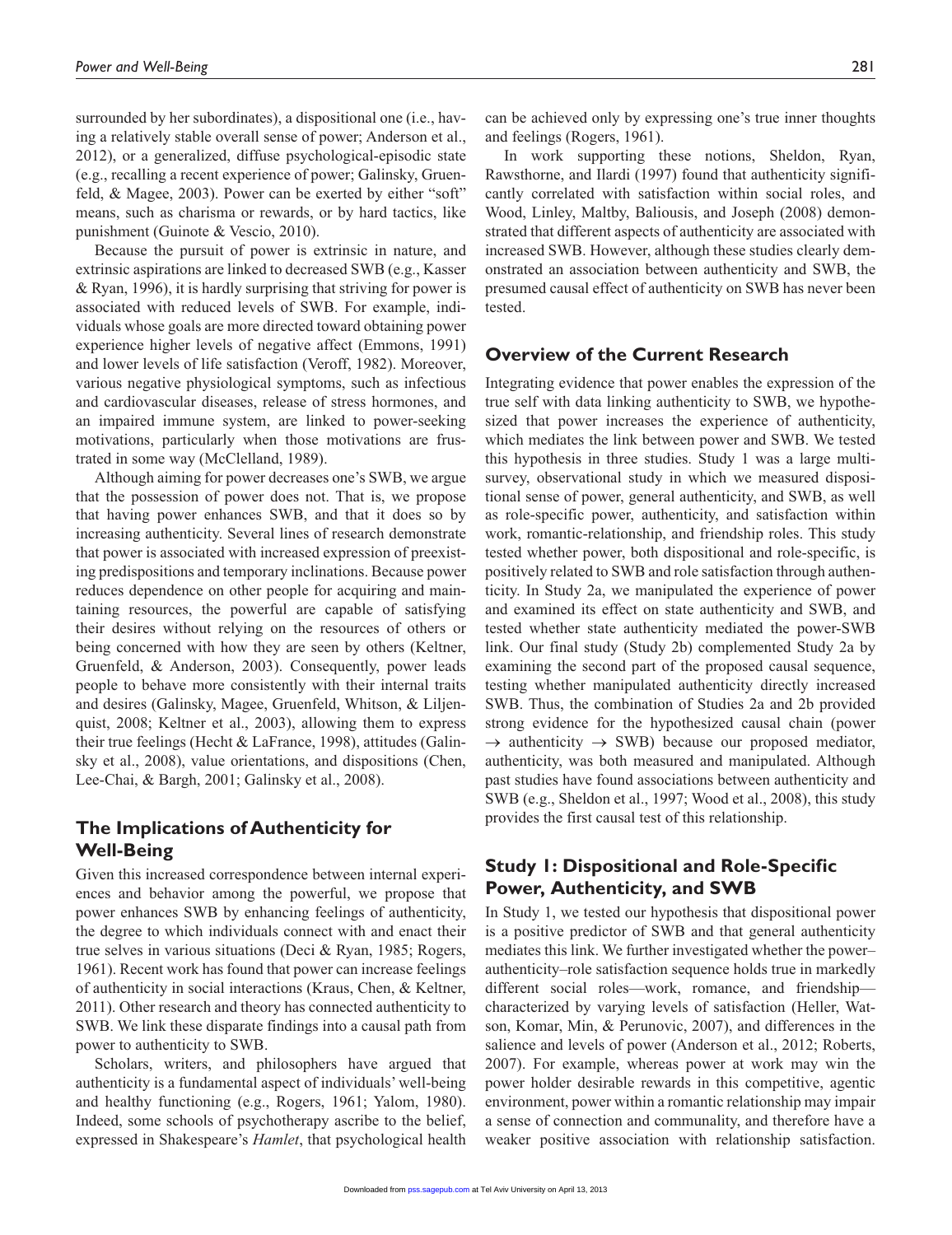Nonetheless, given our theoretical rationale regarding a fundamental link between power, authenticity, and SWB, we hypothesized that power would predict SWB, and that the direct effects of power on SWB would be mediated by authenticity, generally and within the specific roles. We tested our hypothesis using data from four surveys.

### *Method*

**Participants.** We recruited a sample of 351 participants (201) women and 150 men; mean age = 32.34 years, *SD* = 7.04) for the first, general, survey. Of these initial participants, 242 (144 women and 98 men; mean age = 32.63 years, *SD* = 7.67) completed the second survey, which focused on the work domain; 183 (110 women and 73 men; mean age = 33.32 years, *SD* = 8.30) completed the third survey, which focused on romantic relationships; and  $177$  (112 women and 65 men; mean age = 33.98 years,  $SD = 8.02$ ) responded to the fourth survey, which covered friendships.

**Procedure and measures.** Four online surveys—a general survey plus work, romantic-relationship, and friendship surveys—were administered over a period of 3 months to fully employed, romantically involved Israeli community members. In each survey, we explored the link between dispositional power and SWB or between role power and role satisfaction, as well as the mediating role of authenticity. To decrease memory and demand effects, we separated consecutive surveys by 2 to 3 weeks. Additionally, to control for order effects, we randomized the order of the questionnaires within each survey. Unless otherwise noted, all ratings were made using 5-point scales (1 = *strongly disagree*, 5 = *strongly agree*). Participants were recruited via diverse methods (e.g., advertisements on bulletin boards, e-mails, word of mouth) and varied considerably in profession, socioeconomic status, and professional seniority. To eliminate the potentially confounding effects of dispositional extraversion and neuroticism—which have previously been documented to correlate (positively and negatively, respectively) with power (e.g., Anderson et al., 2012) and SWB (e.g., Heller et al., 2004)—we controlled for both in all of our analyses. Moreover, because women tend to feel less powerful than men in certain contexts (e.g., Eagly, Wood, & Diekman, 2000), we also controlled for gender.<sup>2</sup> Finally, to capture the unique contextual links between role power and role satisfaction, we also controlled for dispositional power and general SWB in the analyses of the work, romanticrelationship, and friendship surveys.

*Power*. Dispositional and role power were assessed via the Sense of Power scale (Anderson et al., 2012). This eight-item scale asks respondents to report their beliefs about the power they have. Sample items are "I think I have a great deal of power" and "Even when I try, I am not able to get my way" (reverse-scored). To measure role power, we adjusted the instructions to fit each role. Alphas for the general, work,

romantic-relationship, and friendship surveys were .83, .85, .79, and .79, respectively.

*Dispositional extraversion and neuroticism*. Participants reported the extent to which each of a subset of Goldberg's (1992) 100 trait-descriptive adjectives described themselves. Nine items were used to measure dispositional extraversion (e.g., "assertive" and "shy"), and 9 were used to measure dispositional neuroticism (e.g., "anxious" and "moody"). Alphas for extraversion and neuroticism were both .76.

*SWB*. Life satisfaction was assessed by asking participants to estimate the extent to which they agreed with each of the 5 items on the Satisfaction With Life Scale (e.g., "In most ways my life is close to my ideal"; Diener, Emmons, Larsen, & Griffin, 1985;  $\alpha = .76$ ). Positive affect (PA) and negative affect (NA) were measured using the Positive and Negative Affect Schedule (Watson, Clark, & Tellegen, 1988). The PA scale includes 10 items, such as "enthusiastic" and "excited," and the NA scale includes 10 items, such as "afraid" and "ashamed." Participants were asked to estimate the extent to which they generally (i.e., on average) experienced these emotions. Alphas for PA and NA were .79 and .86, respectively. We computed SWB by summing the standardized lifesatisfaction and PA scores and then subtracting the standardized NA score (Sheldon & Elliot, 1999).

*Role satisfaction*. For each role, we assessed satisfaction using a validated scale designed to capture the unique contextual aspects of satisfaction within that role. Job satisfaction was measured with Brayfield and Rothe's (1951) five-item measure and two items from the Michigan Organizational Assessment Questionnaire (Cammann, Fichman, Jenkins, & Klesh, 1983; e.g., "I feel fairly satisfied with my job";  $\alpha$  = .91). Romantic-relationship satisfaction was measured using a modified version of Norton's (1983) six-item maritalsatisfaction measure, adapted to refer to romantic relationships instead of to marriage (e.g., "My relationship with my partner makes me happy";  $\alpha$  = .95). Finally, to measure friendship satisfaction, we adjusted five items from Hendrick's (1988) relationship-satisfaction scale to refer to a friend's role (e.g., "How well does your friend meet your needs?"; scale from 1, *low satisfaction*, to 5, *high satisfaction*;  $\alpha = 81$ ).

*General authenticity*. Our measure of general authenticity was the 12-item general authenticity scale developed by Wood et al. (2008; e.g., "I live in accordance with my values and beliefs";  $\alpha$  = .77).

*Role authenticity*. To ensure a broad and reliable assessment of role authenticity, we utilized eight items, drawn from two distinct scales: Fleeson and Wilt's (2010) three-item authenticity scale (e.g., "I feel authentic in the way I act") and the fiveitem role-specific scale developed by Sheldon et al. (1997; e.g., "I experience this aspect of myself as an authentic part of who I am"). Items were adjusted to fit each of the three roles. The correlations between the two scales were .66, .60, and .65 for the work, romantic-relationship, and friendship roles, respectively, and the corresponding alphas were .85, .82, and .85.<sup>3</sup>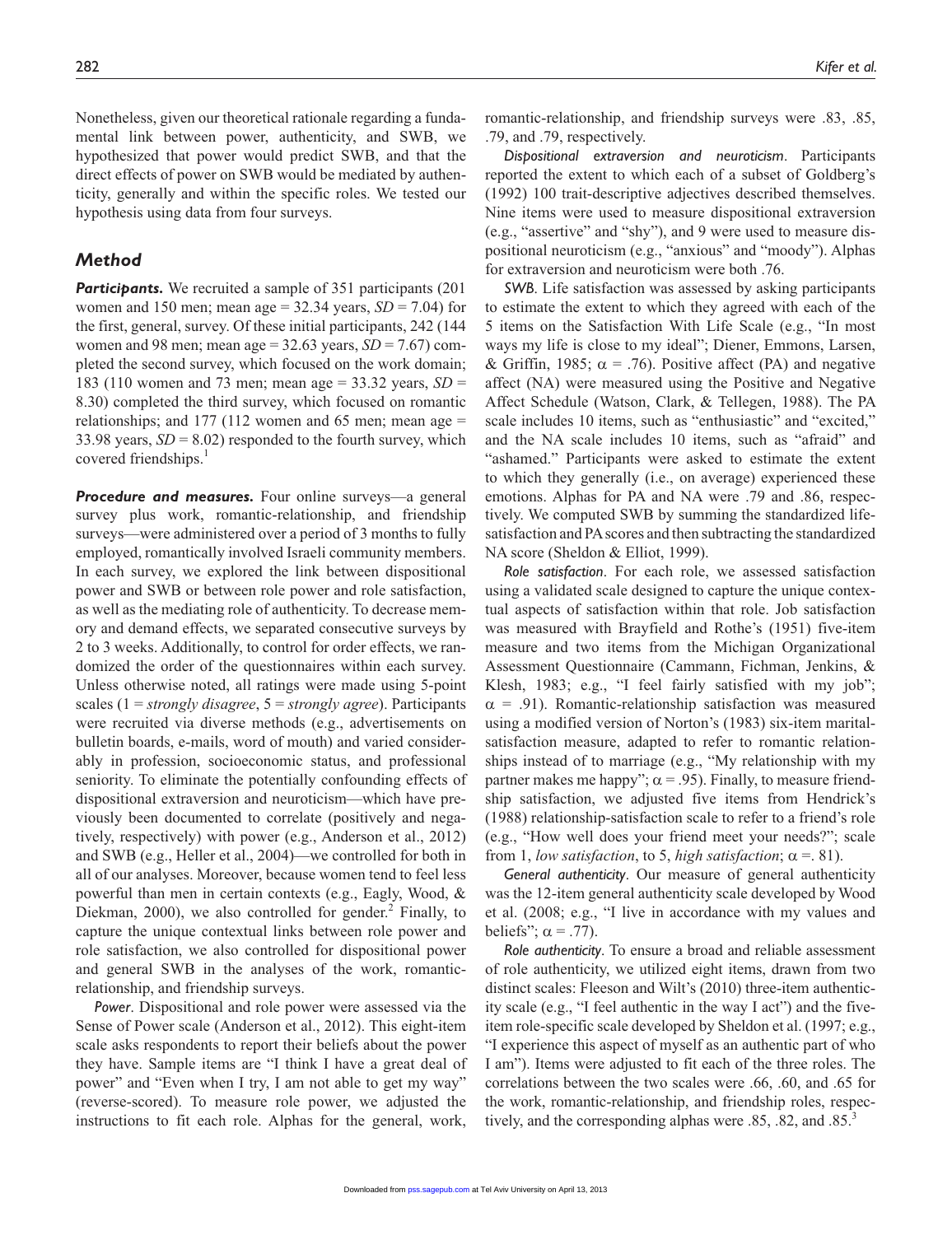## *Results and discussion*

Results were consistent with our predictions. Dispositional power emerged as a significant positive predictor of SWB (*b* = 2.18,  $SE = 0.18$ ,  $p < .01$ ), and this association held even after controlling for gender, dispositional extraversion, and dispositional neuroticism ( $b = 1.38$ ,  $SE = 0.19$ ,  $p < .01$ ). Analyzing the three role surveys confirmed our predictions that this effect of power generalizes to various contexts, as role power significantly predicted role satisfaction in all three roles (controlling for gender, dispositional extraversion, dispositional neuroticism, dispositional power, and SWB; Table 1).

To illustrate the magnitude of the association of dispositional and role power with SWB and role satisfaction, we calculated the predicted levels of life satisfaction, PA, NA, and role satisfaction of high-power (90th percentile) and lowpower (10th percentile) individuals and then compared the two groups (see Fig. 1). Participants with high dispositional power were 16% more satisfied with their lives, and experienced 15% more PA and 10% less NA, than participants with low dispositional power. Moreover, role power was associated with substantially higher levels of satisfaction in all roles: Powerful employees were more satisfied with their jobs than their powerless colleagues ( $\Delta = 26\%$ ), powerful romantic partners were more satisfied in their romantic relationships than powerless ones ( $\Delta = 18\%$ ), and powerful friends derived greater satisfaction in their friendships compared with powerless friends ( $\Delta = 11\%$ ).

We also found that dispositional power predicted general authenticity ( $b = 0.42$ ,  $SE = 0.04$ ,  $p < .01$ ), an effect that remained significant even after controlling for gender, dispositional extraversion, and dispositional neuroticism ( $p < .01$ ). Furthermore, role power was a positive predictor of role authenticity in all three roles: work ( $b = 0.50$ ,  $SE = 0.07$ ,  $p <$ .01), romantic relationship ( $b = 0.45$ ,  $SE = 0.07$ ,  $p < .01$ ), and friendship ( $b = 0.65$ ,  $SE = 0.08$ ,  $p < .01$ ); again, these effects remained significant after controlling for gender, dispositional extraversion, dispositional neuroticism, dispositional power, and general authenticity  $(p < .01)$ .

Finally, we tested the mediating role of authenticity in the link between power and SWB using bootstrap procedures to construct bias-corrected and accelerated (BCa) confidence intervals (CIs) based on 5,000 random samples with replacement. Mediation is present when the size of an indirect effect differs significantly from zero (e.g., Preacher & Hayes, 2008). As predicted, none of the 95% BCa CIs included zero, a result indicating that dispositional authenticity mediated the link between dispositional power and SWB, and role authenticity mediated the link between role power and satisfaction for all three roles (see Table 2 for total, direct, and indirect effects, as well as the  $CIs)$ .<sup>4</sup>

Taken together, these findings indicate that power, whether dispositional or contextual, is consistently linked to SWB and role satisfaction, and that authenticity is the mechanism underlying this link.

|                                      |                    | Work survey<br>$(DV = job satisfaction)$ |                     |                    | romantic-relationship satisfaction) | Romantic-relationship survey (DV = |                    | Friendship survey (DV =<br>friendship satisfaction) |                    |
|--------------------------------------|--------------------|------------------------------------------|---------------------|--------------------|-------------------------------------|------------------------------------|--------------------|-----------------------------------------------------|--------------------|
| Predictor                            | Model I            | Model 2                                  | Model 3             | Model I            | Model 2                             | Model 3                            | Model I            | Model 2                                             | Model 3            |
| Role power                           | $0.64**$<br>(0.08) | $0.58**$<br>(0.08)                       | $0.31**$<br>(0.07)  | $0.65**$<br>(0.09) | $0.56**$<br>(0.09)                  | $0.30**$<br>(0.08)                 | $0.48**$<br>(0.09) | $0.45**$<br>(0.10)                                  | 0.01<br>(0.09)     |
| Gender $(I = male,$<br>$0 =$ female) |                    | $-0.12$<br>(0.10)                        | 0.02<br>(0.09)      |                    | $-0.00$<br>(0.10)                   | 0.13<br>(0.08)                     |                    | $-0.12$<br>(0.10)                                   | 0.05<br>(0.08)     |
| Dispositional<br>extraversion        |                    | $-0.04$<br>(0.09)                        | 0.01<br>(0.08)      |                    | $-0.28**$<br>(0.09)                 | $-0.22**$<br>(0.07)                |                    | 0.10<br>(0.09)                                      | 0.01<br>(0.07)     |
| Dispositional<br>neuroticism         |                    | $-0.01$<br>(0.10)                        | 0.04<br>(0.08)      |                    | 0.03<br>(0.09)                      | 0.04<br>(0.07)                     |                    | $-0.02$<br>(0.09)                                   | 0.02<br>(0.07)     |
| Dispositional<br>power               |                    | $-0.30**$<br>(0.10)                      | $-0.26**$<br>(0.08) |                    | $-0.00$<br>(0.10)                   | $-0.01$<br>(0.08)                  |                    | $-0.13$<br>(0.10)                                   | $-0.03$<br>(0.08)  |
| Subjective<br>well-being             |                    | $0.14***$<br>(0.03)                      | $0.09**$<br>(0.02)  |                    | $0.13***$<br>(0.03)                 | $0.08**$<br>(0.02)                 |                    | $0.05*$<br>(0.02)                                   | 0.04<br>(0.02)     |
| Role authenticity                    |                    |                                          | $0.61**$<br>(0.06)  |                    |                                     | $0.71***$<br>(0.07)                |                    |                                                     | $0.68**$<br>(0.07) |
| $R^2$<br>$\Delta R^2$                | .23                | .33<br>.10                               | .54<br>.20          | .24                | .34<br>0١.                          | .58<br>.23                         | .15                | .21<br>.05                                          | .51<br>.30         |

**Table 1.** Results of Stepwise Regressions Predicting Role Satisfaction in Study 1

Note: For each survey, Model 1 tested the direct relationship between role power and role satisfaction; control variables were added in Model 2, and Model 3 tested the mediational effect of authenticity (i.e., whether including authenticity in the model reduced the effect of role power on role satisfaction). The table presents unstandardized regression coefficients, with standard errors in parentheses. Δ*R*<sup>2</sup> for Model 3 was calculated relative to Model 2. DV= dependent variable.

<sup>\*</sup>*p* < .05. \*\**p* < .01.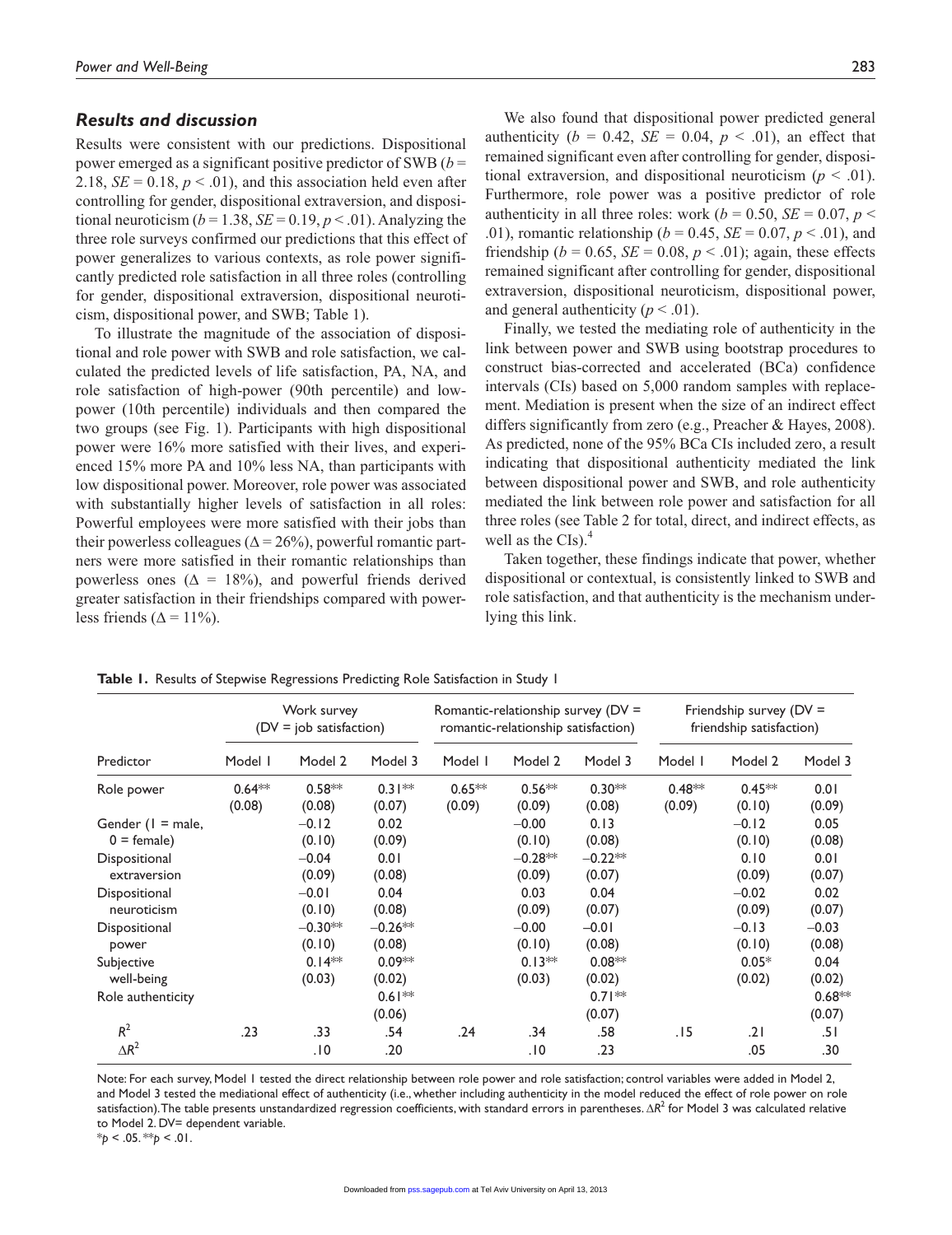

**Fig. 1.** Results from Study 1: life satisfaction, positive affect (PA), and negative affect (NA) as a function of dispositional power, and role satisfaction as a function of the corresponding type of role power. The bars show mean predicted values of satisfaction for high-power participants (i.e., 90th percentile) and low-power participants (i.e., 10th percentile).

# **Studies 2a and 2b: Experimental Tests of the Casual Chain**

The next two studies were designed to test the proposed general causal chain: Power enhances authenticity, which, in turn, enhances SWB. For this purpose, we conducted two experiments in which we implemented two distinct approaches for testing mediation: the measurement-of-mediation approach in Study 2a and the experimental-causal-chain approach in Study 2b (Spencer, Zanna, & Fong, 2005). In Study 2a, we manipulated power and examined its causal effect on state authenticity and SWB, and whether the link between power and SWB was mediated by authenticity. The fact that authenticity and SWB were both measured variables rendered the process of

**Table 2.** Results of Mediation Models Testing Whether the Effect of Power on Subjective Well-Being (SWB) Was Mediated by Authenticity in Studies 1 and Study 2a

|                                                                                                                                                  |              | Unstandardized regression<br>coefficients | Bootstrapping procedure |                   |
|--------------------------------------------------------------------------------------------------------------------------------------------------|--------------|-------------------------------------------|-------------------------|-------------------|
| Study and proposed mediation route                                                                                                               | Total effect | Direct effect                             | Indirect effect         | <b>BCa 95% CI</b> |
| Study 1 (general survey): dispositional power $\rightarrow$<br>authenticity $\rightarrow$ SWB                                                    | $1.41**$     | $1.16**$                                  | $0.24*$                 | $0.09 - 0.46$     |
| Study I (work survey): work power $\rightarrow$ authenticity at<br>work $\rightarrow$ job satisfaction                                           | $0.58**$     | $0.31***$                                 | $0.27*$                 | $0.14 - 0.43$     |
| Study 1 (romantic-relationship survey): relationship power $\rightarrow$<br>authenticity in relationship $\rightarrow$ relationship satisfaction | $0.56**$     | $0.29**$                                  | $0.26*$                 | $0.12 - 0.46$     |
| Study I (friendship survey): friendship power $\rightarrow$<br>authenticity in friendship $\rightarrow$ friendship satisfaction                  | $0.45**$     | 0.01                                      | $0.43*$                 | $0.24 - 0.85$     |
| Study 2a: manipulated power $\rightarrow$ state authenticity $\rightarrow$ SWB                                                                   | $0.96**$     | $0.61**$                                  | $0.35*$                 | $0.01 - 0.72$     |

Note: All bootstrapping procedures were based on 5,000 random samples with replacement. The bias-corrected and accelerated (BCa) confidence intervals (CIs) include correction for median bias and skew. CIs excluding zero are interpreted as being significant. \**p* < .05. \*\**p* < .01.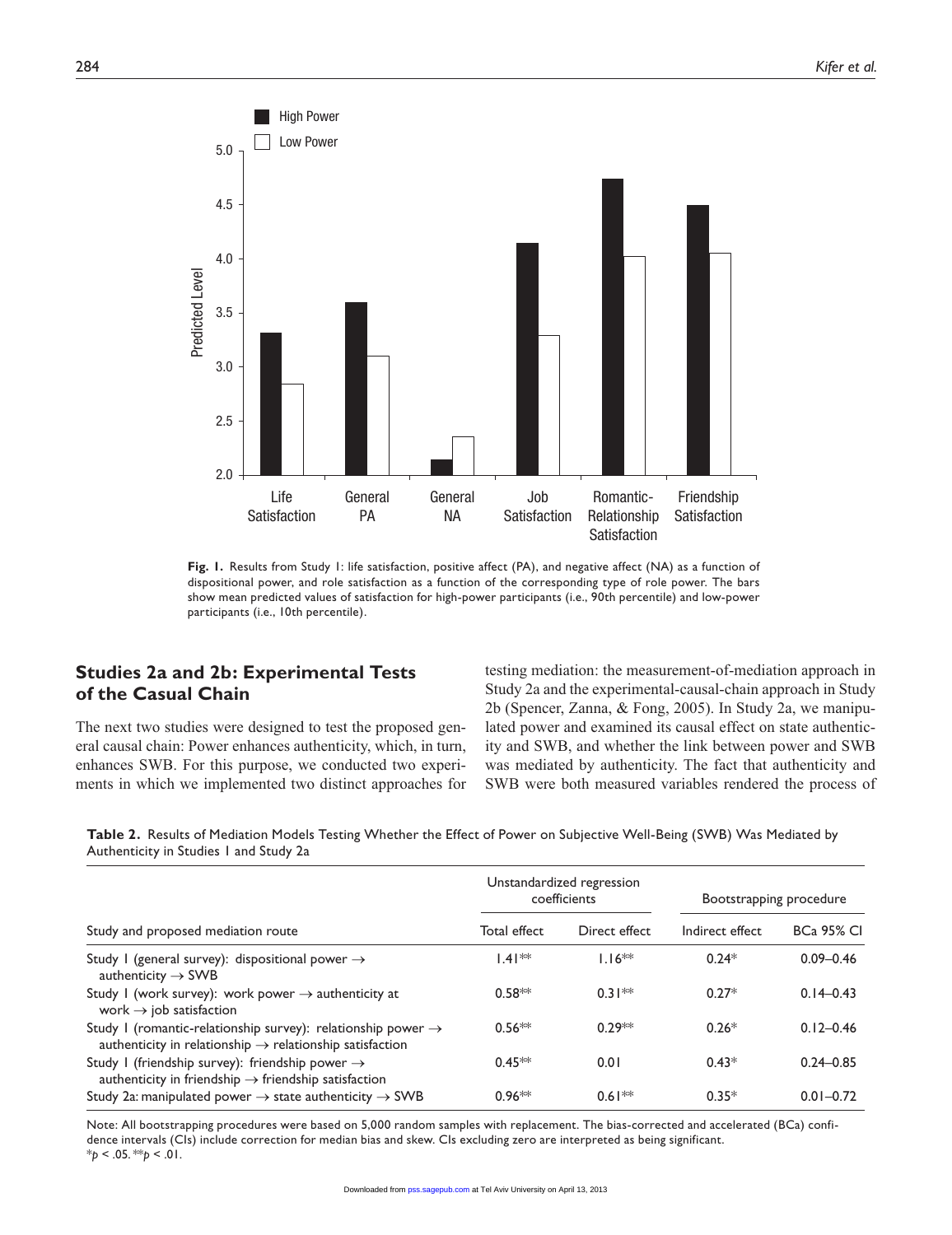establishing directionality difficult, so in Study 2b, we directly manipulated authenticity and examined its effects on state SWB.

## *Study 2a: manipulated power, state authenticity, and SWB*

In Study 2a, we predicted that participants in a high-power condition would report greater levels of authenticity (the first part of our proposed causal chain) and SWB relative to participants in a low-power condition. Additionally, we predicted that authenticity would mediate the link between power and SWB.

**Method.** Two hundred fifty-two participants<sup>5</sup> (152 women, 100 men; mean age = 32.93 years, *SD* = 11.71) were recruited from a U.S. online pool in exchange for payment. To ensure that participants would not suspect the purpose of the study, we told them that they would be participating in three different tasks. In the first task, we manipulated power by randomly assigning participants to recall and write about an event in which they either had high power ("a situation in which you controlled the ability of another person or persons to get something they wanted, or were in a position to evaluate those individuals") or had low power ("a situation in which someone else controlled your ability to get something you wanted, or was in a position to evaluate you"). This well-validated technique has been shown to yield results similar to those obtained with manipulations involving actual power roles (e.g., Galinsky et al., 2003; Galinsky et al., 2008).

In the second task, participants completed a seven-item state authenticity scale composed of Fleeson and Wilt's (2010) three-item authenticity scale and a four-item self-alienation measure adapted from the general authenticity scale of Wood et al. (2008). We used only these four items from Wood et al. because they were the only items that had previously been shown to capture state authenticity (Gino, Norton, & Ariely, 2010). The correlation between these two scales was high (*r* = .58), and the alpha for the full scale was .88.

In the final task, participants reported their life satisfaction (Diener et al., 1985), as well as their PA and NA (Watson et al., 1988), "right now." We computed the SWB composite using the same formula as in Study 1.

*Results and discussion.* As a manipulation check, two independent judges blind to condition and hypotheses coded the essays for how much power the participants reported having (9-point scale:  $1 = low$ ,  $9 = high$ ;  $r = .87$ ). As expected, participants in the high-power condition ( $M = 7.50$ ,  $SD = 1.06$ ) expressed having more power than those in the low-power condition ( $M = 3.07$ ,  $SD = 6.07$ ),  $t(250) = 7.90$ ,  $p < .01$ ,  $d =$ 1.01.

The first part of the hypothesized causal chain was established by the finding that high-power participants  $(M = 4.22)$ ,  $SD = 0.73$ ) reported higher levels of state authenticity than

low-power participants (*M* = 4.03, *SD* = 0.80), *t*(250) = 2.00,  $p < .05$ ,  $d = 0.24$ . Greater power also led to higher SWB: Highpower participants ( $M = 0.51$ ,  $SD = 2.02$ ) reported higher levels of state SWB compared with low-power participants (*M* = −0.44, *SD* = 2.41), *t*(250) = 3.40, *p* < .01, *d* = 0.42.

Authenticity was positively related to SWB ( $b = 1.86$ , *SE* = 0.14,  $p < 0.01$ ). Bootstrapping analyses demonstrated that state authenticity mediated the relationship between power and SWB, as the 95% BCa CI ([0.01, 0.72]) excluded zero (see Table 2 for total, direct, and indirect effects).<sup>6</sup>

## *Study 2b: manipulated authenticity and state SWB*

The next study was designed to extend the results of Study 2a, which confirmed the first part of our proposed causal chain (power  $\rightarrow$  authenticity). In Study 2b, we manipulated authenticity to determine whether it is causally related to SWB (the second part of our proposed causal chain).

**Method.** One hundred thirty-two participants<sup>7</sup> (93 women) and 39 men; mean age =  $38.74$  years,  $SD = 14.83$ ) were recruited from a U.S. online pool in exchange for payment. Authenticity was manipulated by randomly assigning participants to recall and write about a situation in which they were either authentic or inauthentic. Participants were instructed as follows:

Please recall a particular incident in which you felt **authentic** [**inauthentic**]. By authentic [inauthentic], we mean a situation in which you were [were not] true to yourself and experienced yourself as behaving [not behaving] in accordance with your true thoughts, beliefs, personality, or values. Try to relive this situation in your imagination. Please describe this situation in which you felt **authentic** [**inauthentic**]—what happened, how you felt, etc.

Immediately after the manipulation, we asked participants to indicate how authentic they felt when they described their memory, using the same seven-item state authenticity scale used in Study 2a ( $\alpha$  = .90). Finally, in an ostensibly unrelated task, participants completed the same state SWB measure as in Study 2a.

*Results.* The manipulation was successful. Participants in the high-authenticity condition ( $M = 4.57$ ,  $SD = 0.62$ ) reported feeling more authentic than those in the low-authenticity condition ( $M = 2.70$ ,  $SD = 0.74$ ),  $t(130) = 15.67$ ,  $p < .01$ ,  $d = 2.73$ .

As predicted, participants in the high-authenticity condition ( $M = 0.38$ ,  $SD = 1.99$ ) reported higher levels of state SWB than those in the low-authenticity condition  $(M = -0.46, SD =$ 2.12),  $t(130) = 2.35$ ,  $p < .05$ ,  $d = 0.40$ . This is the first experiment to provide direct evidence that authenticity has a causal effect on SWB.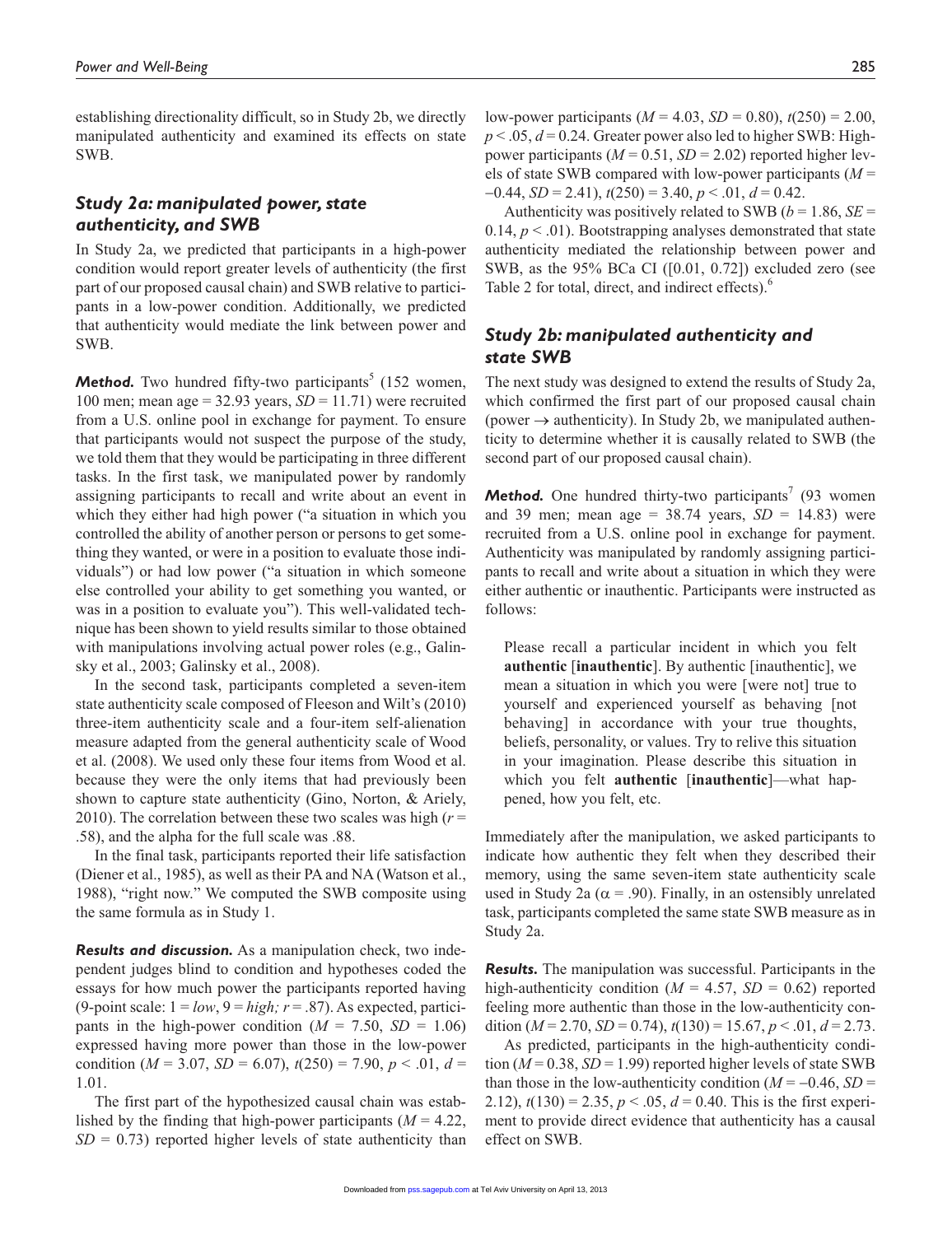Across four surveys representing markedly different contexts (Study 1), as well as two complementary experimental studies (Studies 2a and 2b), we consistently found evidence that more powerful individuals experience greater SWB and role satisfaction, and that these effects of power are largely due to authenticity. Because both power and authenticity were manipulated and measured, and because the participants included more than 700 Israelis and Americans with a wide range of ages and professions, this set of studies offers both internal and external validity.

These results are consistent with past research showing that power increases the correspondence between internal states and behavior. We extended this research by showing that by leading people to be true to their desires and inclinations—to be authentic—power leads individuals to experience greater happiness.

Contributing to the literatures on social power, authenticity, and SWB, our findings establish important benefits of having power and highlight the distinction between striving for and having power. Whereas power is often pursued through inauthentic, extrinsic motivation and, thus, is associated with reduced levels of SWB, our findings suggest that power, once it is achieved, is actually an important ingredient in enabling authentic self-fulfillment, which then serves as a critical foundation for achieving SWB. Furthermore, the experience of power can also explain why higher social status leads to greater SWB (Anderson, Kraus, Galinsky, & Keltner, 2012). Additional contributions of this research are the development of a novel manipulation of authenticity, and the demonstration of the causal sequence running from authenticity to SWB. Although many researchers have proposed this causal sequence (e.g., Rogers, 1961), it has not been subjected to empirical scrutiny until now.

Notably, although we found a robust association between power and satisfaction, its magnitude differed across contexts in Study 1. This variation may have been due to the distinct characteristics of the roles: Whereas workplaces are commonly based on role hierarchies, so that power's implications for role expectations and behavior are pronounced, friendships are associated with affiliation and communality motives and behaviors, and thus power differences may be less relevant to satisfaction within this context (Roberts, 2007).

Several aspects of the present research warrant further investigation. First, because all participants were from Western cultures, which are characterized by the glorification of independence and actualization, rather than interdependence and focus on a larger social unit (as in East Asian cultures; e.g., Markus & Kitayama, 1991), future research should test for cross-cultural differences in the effects of power on authenticity and SWB. Second, because power can be exerted in various ways, some of which are generally positive (e.g., charisma) and others of which are negative (e.g., physical punishments), future studies should examine whether these differences in the

exercise of power moderate the effects of power on authenticity and SWB. Third, it is important to emphasize that this research focused on social power, which by definition involves control over the outcomes of other individuals. However, power can also be conceptualized as personal power—that is, a lack of dependence on others and the ability to control one's own outcomes—and future research should explore the effect of personal power on SWB (Guinote & Vescio, 2010). Finally, because this research focused on the perception of power and not on the actual possession of power, future research should test the generalizability of our findings by using more objective measures of power.

The current research suggests that giving people a sense of power may go a long way toward improving their well-being. With a little bit of power, people can follow the advice Polonius gave his departing son, Laertes: "To thine own self be true" (Shakespeare, 1992 ed., 1.2.70–72).

#### **Acknowledgments**

We would like to thank Laura Howland and Timothy Hachey for their help with data collection.

#### **Declaration of Conflicting Interests**

The authors declared that they had no conflicts of interest with respect to their authorship or the publication of this article.

#### **Funding**

This research was supported by grants from the Henry Crown Institute of Business Research in Israel to the second author and by a Harrison McCain Young Scholar award to the third author.

#### **Notes**

1. Given that not everyone returned all four surveys, we examined the correlations between the number of surveys completed and each of the variables and found no significant relationships.

2. Gender did not moderate the effects of power on authenticity, SWB, or role satisfaction in any of the studies (all *p*s > .10), with one exception: Gender did moderate the effect of dispositional power on general authenticity in Study 1 ( $b = -0.06$ ,  $SE = 0.02$ ,  $p < .05$ ). Given that moderation by gender occurred in only 1 of 10 tests, we do not discuss it further.

3. All the reported significant effects involving role authenticity were also significant when each of the two scales was analyzed separately.

4. We also used the traditional three-step approach (Baron & Kenny, 1986) to test the proposed mediations and found support for mediation in each survey (see Table 1 for analyses of the role surveys).

5. We removed 29 additional participants from analysis because of problems associated with the priming procedure (e.g., some participants could not recall a time in which they had or lacked power).

6. The proposed mediation was also supported when we used Baron and Kenny's (1986) traditional three-step approach.

7. We removed 12 additional participants from analysis because of problems associated with the priming procedure.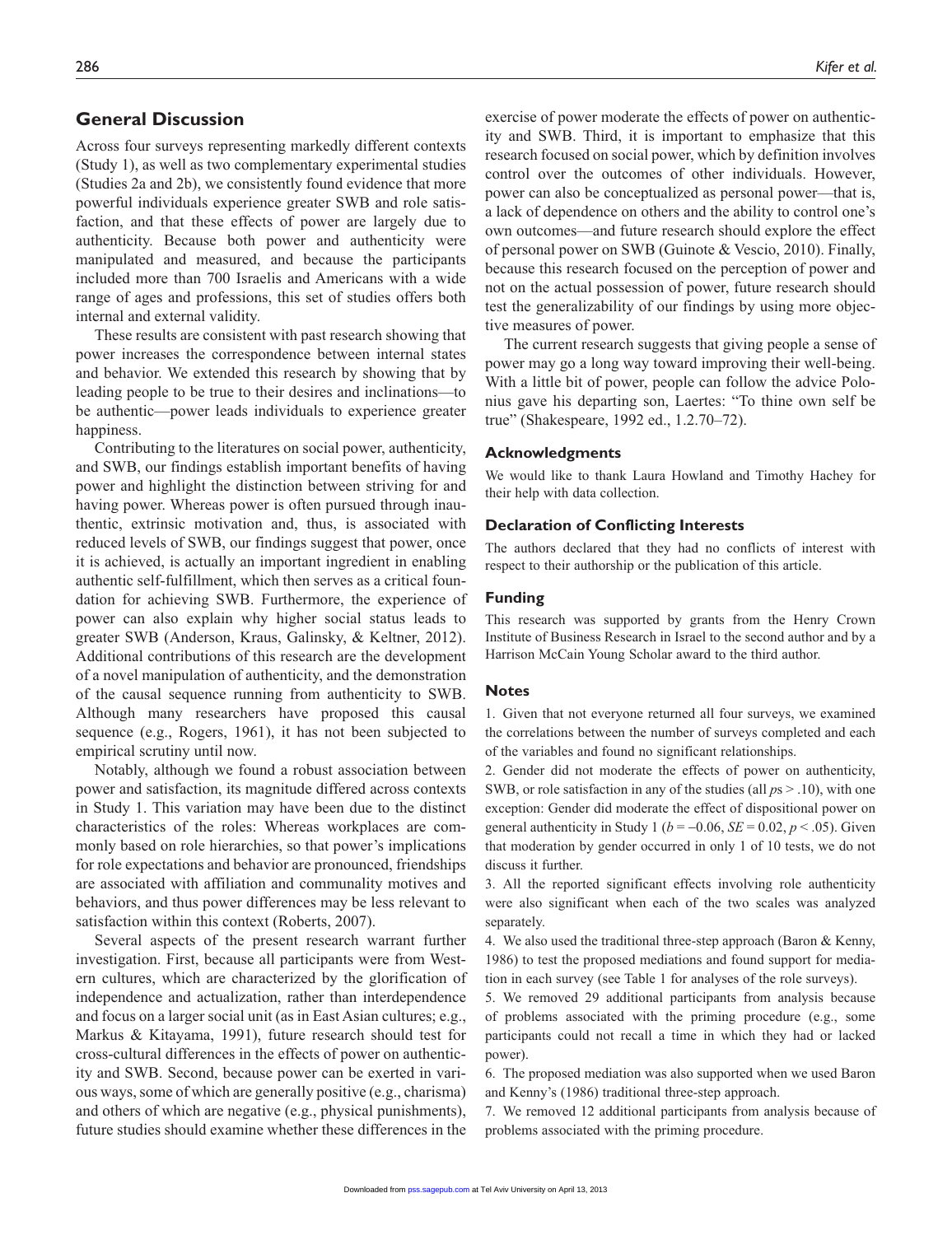#### **References**

- Anderson, C., John, O., & Keltner, D. (2012). The personal sense of power. *Journal of Personality*, *80*, 313–344.
- Anderson, C., Kraus, M. W., Galinsky, A. D., & Keltner, D. (2012). The local-ladder effect: Social status and subjective well-being. *Psychological Science*, *23*, 764–771.
- Baron, R. M., & Kenny, D. A. (1986). The moderator–mediator variable distinction in social psychological research: Conceptual, strategic, and statistical considerations. *Journal of Personality and Social Psychology*, *51*, 1173–1182.
- Brayfield, A. H., & Rothe, H. F. (1951). An index of job satisfaction. *Journal of Applied Psychology*, *35*, 307–311.
- Cammann, C., Fichman, M., Jenkins, G. D., & Klesh, J. R. (1983). Assessing the attitudes and perceptions of organizational members. In S. E. Seashore, E. E. Lawler, P. H. Mirvis, & C. Cammann (Eds.), *Assessing organizational change* (pp. 71–138). New York, NY: Wiley.
- Chen, S., Lee-Chai, A. Y., & Bargh, J. A. (2001). Relationship orientation as a moderator of the effects of social power. *Journal of Personality and Social Psychology*, *80*, 173–187.
- Deci, E. L., & Ryan, R. M. (1985). *Intrinsic motivation and selfdetermination in human behavior*. New York, NY: Plenum Press.
- Diener, E. (2000). Subjective well-being: The science of happiness, and a proposal for a national index. *American Psychologist*, *55*, 34–43.
- Diener, E., Emmons, R. A., Larsen, R. J., & Griffin, S. (1985). The Satisfaction With Life Scale. *Journal of Personality Assessment*, *49*, 71–75.
- Eagly, A. H., Wood, W., & Diekman, A. B. (2000). Social role theory of sex differences and similarities: A current appraisal. In T. Eckes & H. M. Trautner (Eds.), *The developmental psychology of gender* (pp. 123–174). Mahwah, NJ: Erlbaum.
- Emmons, R. (1991). Personal strivings, daily life events, and psychological and physical well-being. *Journal of Personality*, *59*, 453–472.
- Fleeson, W., & Wilt, J. (2010). The relevance of big five trait content in behavior to subjective authenticity: Do high levels of withinperson behavioral variability undermine or enable authenticity achievement? *Journal of Personality*, *78*, 1353–1382.
- Galinsky, A. D., Gruenfeld, D. H., & Magee, J. C. (2003). From power to action. *Journal of Personality and Social Psychology*, *85*, 453–466.
- Galinsky, A. D., Magee, J. C., Gruenfeld, D. H., Whitson, J., & Liljenquist, K. A. (2008). Power reduces the press of the situation: Implications for creativity, conformity, and dissonance. *Journal of Personality and Social Psychology*, *95*, 1450–1466.
- Gino, F., Norton, M. I., & Ariely, D. (2010). The counterfeit self: The deceptive costs of faking it. *Psychological Science*, *21*, 712–720.
- Goldberg, L. R. (1992). The development of markers for the Big-Five factor structure. *Psychological Assessment*, *4*, 26–42.
- Guinote, A., & Vescio, T. K. (Eds.). (2010). *The social psychology of power*. New York, NY: Guilford Press.
- Hecht, M., & LaFrance, M. (1998). License or obligation to smile: The effect of power and sex on amount and type of smiling. *Personality and Social Psychology Bulletin*, *24*, 1332–1342.
- Heller, D., Watson, D., & Ilies, R. (2004). The role of person vs. situation in life satisfaction: A critical examination. *Psychological Bulletin*, *130*, 574–600.
- Heller, D., Watson, D., Komar, J., Min, J., & Perunovic, W. Q. E. (2007). Contextualized personality: Traditional and new assessment procedures. *Journal of Personality*, *75*, 1229–1254.
- Hendrick, S. S. (1988). A generic measure of relationship satisfaction. *Journal of Marriage and the Family*, *50*, 93–98.
- Kasser, T., & Ryan, R. M. (1996). Further examining the American dream: Differential correlates of intrinsic and extrinsic goals. *Personality and Social Psychology Bulletin*, *22*, 80–87.
- Kay, A. C., Jost, J. T., Mandisodza, A. N., Sherman, S. J., Petrocelli, J. V., & Johnson, A. L. (2007). Panglossian ideology in the service of system justification: How complementary stereotypes help us to rationalize inequality. In M. P. Zanna (Ed.), *Advances in experimental social psychology* (Vol. 38, pp. 305–358). San Diego, CA: Academic Press.
- Keltner, D., Gruenfeld, D. H., & Anderson, C. (2003). Power, approach, and inhibition. *Psychological Review*, *110*, 265–284.
- Kraus, M. W., Chen, S., & Keltner, D. (2011). The power to be me: Power elevates self-concept consistency and authenticity. *Journal of Experimental Social Psychology*, *47*, 974–980.
- Lerner, M. (1980). *The belief in a just world: A fundamental delusion*. New York, NY: Plenum Press.
- Magee, J. C., & Galinsky, A. D. (2008). Social hierarchy: The selfreinforcing nature of power and status. *Academy of Management Annals*, *2*, 351–398.
- Markus, H. R., & Kitayama, S. (1991). Culture and the self: Implications for cognition, emotion, and motivation. *Psychological Review*, *98*, 224–253.
- McClelland, D. C. (1989). Motivational factors in health and disease. *American Psychologist*, *44*, 675–683.
- Norton, R. (1983). Measuring marital quality: A critical look at the dependent variable. *Journal of Marriage and the Family*, *45*, 141–151.
- Preacher, K. J., & Hayes, A. F. (2008). Asymptotic and resampling strategies for assessing and comparing indirect effects in multiple mediator models. *Behavior Research Methods*, *40*, 879–891.
- Roberts, B. W. (2007). Contextualizing personality psychology. *Journal of Personality*, *75*, 1071–1082.
- Rogers, C. R. (1961). *On becoming a person*. Boston, MA: Houghton Mifflin.
- Shakespeare, W. (1992). *The tragedy of Hamlet, prince of Denmark* (B. A. Mowat & P. Werstine, Eds.). New York, NY: Washington Square Press.
- Sheldon, K. M., & Elliot, A. J. (1999). Goal striving, need satisfaction, and longitudinal well-being: The self-concordance model. *Journal of Personality and Social Psychology*, *76*, 482–497.
- Sheldon, K. M., Ryan, R. M., Rawsthorne, L. J., & Ilardi, B. (1997). Trait self and true self: Cross-role variation in the Big-Five personality traits and its relations with psychological authenticity and subjective well-being. *Journal of Personality and Social Psychology*, *73*, 1380–1393.
- Spencer, S. J., Zanna, M. P., & Fong, G. T. (2005). Establishing a causal chain: Why experiments are often more effective than